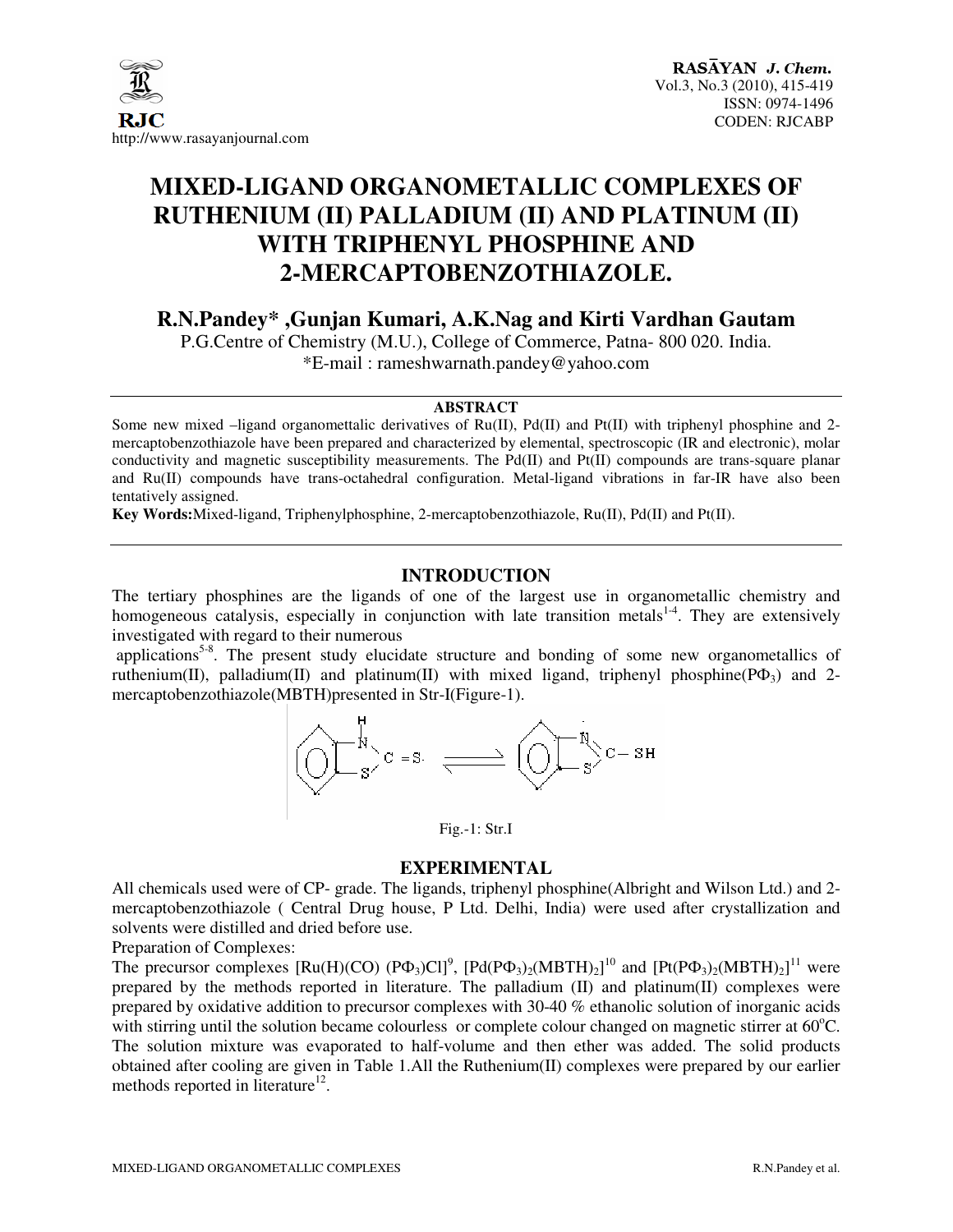Infra red spectra of ligands and complexes were recorded on a Perkin –Elmer 577 spectrophotometer in the range of 4000-200 cm-1 and electronic spectra on a Beckmann DU-6 spectrophotometer. The molar conductance  $(10^{-3}M)$  of complexes were measured in DMF using Wiss-Werkstatter Weithein obb type LBR conductivity meter . Magnetic measurements were made on a Gouy balance using Hg  $[Co(SCN)<sub>4</sub>]$  as calibrant.

## **RESULTS AND DISCUSSION**

The reaction of inorganic acids with zerovalent  $[Pt^{0}(P\Phi_{3})_{2}(MBTH)_{2}]$  complex yields a clean hydridophosphine complexes of platinum (II) having general formulae  $[Pt(H)(P\Phi_3)(MBTH)_2]X$  (X = Cl,  $NO_3$ , ClO<sub>4</sub>, HSO<sub>4</sub>, BF<sub>4</sub>). However, under identical conditions isostructural complex  $[Pd^0(P\Phi_3)_2(MBTH)_2]$ behaves differently and no hybridophosphine complexes were obtained.

 $[Pd^{0}(P\Phi_{3})_{2}(MBTH)_{2}] + 2HX$  $\underline{E}$ tOH/ 60<sup>0</sup>C [Pd<sup>II</sup>(P $\Phi_3$ )<sub>2</sub>(MBTH)<sub>2</sub>]X<sub>2</sub> + H<sub>2</sub>(g)  $(X = Cl)$ 

 $[Pt^{0}(P\Phi_{3})_{2}(MBTH)_{2}] + HX$  $\underline{EtOH/60^0C}$  [Pt<sup>II</sup>(H)(P $\Phi_3$ )(MBTH)<sub>2</sub>]X + P $\Phi_3$  $(X = Cl, NO<sub>3</sub>, ClO<sub>4</sub>, HSO<sub>4</sub>, BF<sub>4</sub>).$ 

The brown isomer<sup>9</sup> (Str.II) of  $[Ru(H)(CO)$  (P $\Phi_3$ )<sub>3</sub>Cl] undergoes ligand substitution reaction in benzene leading to the formation of

 $[Ru(H)(CO)$  (P $\Phi_3$ ) (MBTH)<sub>2</sub>Cl] (Str.III). However, brown isomer of  $[Ru(H)(CO)$  (P $\Phi_3$ )<sub>3</sub>Cl] and ligand MBTH yields  $[Ru(CO) (P\Phi_3)_{2} (MBT)_{2}$ Cl] in 1:1 molar ratio in benzene and increasing reflux time to six hours.

 $[Ru H (CO)(P\Phi_3)_3Cl] + MBTH$   $C_6H_6$  / reflux, 6hrs.  $[Ru(CO)(P\Phi_3)_2(MBT)Cl] + H_2(g) + P\Phi_3$ 

The analytical data obtained for the new complexes (Table I) agree very well the proposed molecular formulae. The ligand MBTH behaves as monodentate neutral ligand with  $Ru(II)$ ,  $Pd(II)$  and  $Pt(II)$  but behaves as mononegative bidentate ligand with Ru(II) in vigorous conditions.

The iso-structural  $[RuH(CS)(P\Phi_3)(MBTH)_2Cl]$  was obtained if molar ratio1:2 were used with MBTH and stirring the mixture for half an hour on magnetic stirrer at  $60^{\circ}$ C.

The molar conductance value (Table1) in DMF is in agreement with the required uni-univalent electrolyte<sup>13</sup> for hydridocomplexes of platinum(II) and uni-bivalent electrolyte for Pd(II) complexes. However, ruthenium (II) complexes were almost non-electrolyte. These observations were further supported by the chemical analysis of  $Na<sub>2</sub>CO<sub>3</sub>$  extract solution of complexes. All anions were present in the outer sphere of  $Pt(II)$  and  $Pd(II)$  complexes and were uncoordinated nature. All isolated products were diamagnetic as expected for four coordinated square planar  $d^8$ - complexes of Pd(II) and Pt(II) and sixcoordinated octahedral ruthenium(II) complexes of  $d^6$  – configuration.

## **Elecronic Spectra**

Three to four bands appeared in the region 15625-40000 cm<sup>-1</sup>. The two spin-allowed transitions  ${}^{1}A_{1}g$  $\rightarrow$   ${}^{1}T_{1}g$  (20450 cm<sup>-1</sup>) and  ${}^{1}A_{1}g \rightarrow {}^{1}T_{2}g$  (18800 cm<sup>-1</sup>) and weak spin – forbidden transition  ${}^{1}A_{1}g$  $\rightarrow$ <sup>3</sup>T<sub>1</sub>g (15625 cm<sup>-1</sup>) are assigned to octahedral configuration of ruthenium(II) – complexes<sup>14</sup>. A strong intensity band at 37700 cm<sup>-1</sup> is probably due to charge transfer transition (T<sub>2</sub>g  $\rightarrow \pi^*$ ). The nature of the electronic spectra are similar to those observed for other octahederal ruthenium(II) complexes reported by Natrajan et al.<sup>15</sup> and Balasubramian and co-workers<sup>16</sup>. The hydridophosphine complexes of platinum (II) exhibit one ligand field transition at 23250 cm<sup>-1</sup> attributed to  ${}^{1}A_{1}g \rightarrow {}^{1}B_{1}g$ transition similar to square planar complexes<sup>17</sup>. A very strong intensity band at 38025 cm<sup>-1</sup> assigned to charge transfer band. The electronic spectra of palladium (II) complex is indicative of square planar geometry. The two electronic spectral bands at 18460 cm<sup>-1</sup> ( ${}^{1}A_{1}g \rightarrow {}^{1}B_{1}g$ ) and 27650 cm<sup>-1</sup> ( ${}^{1}A_{1}g$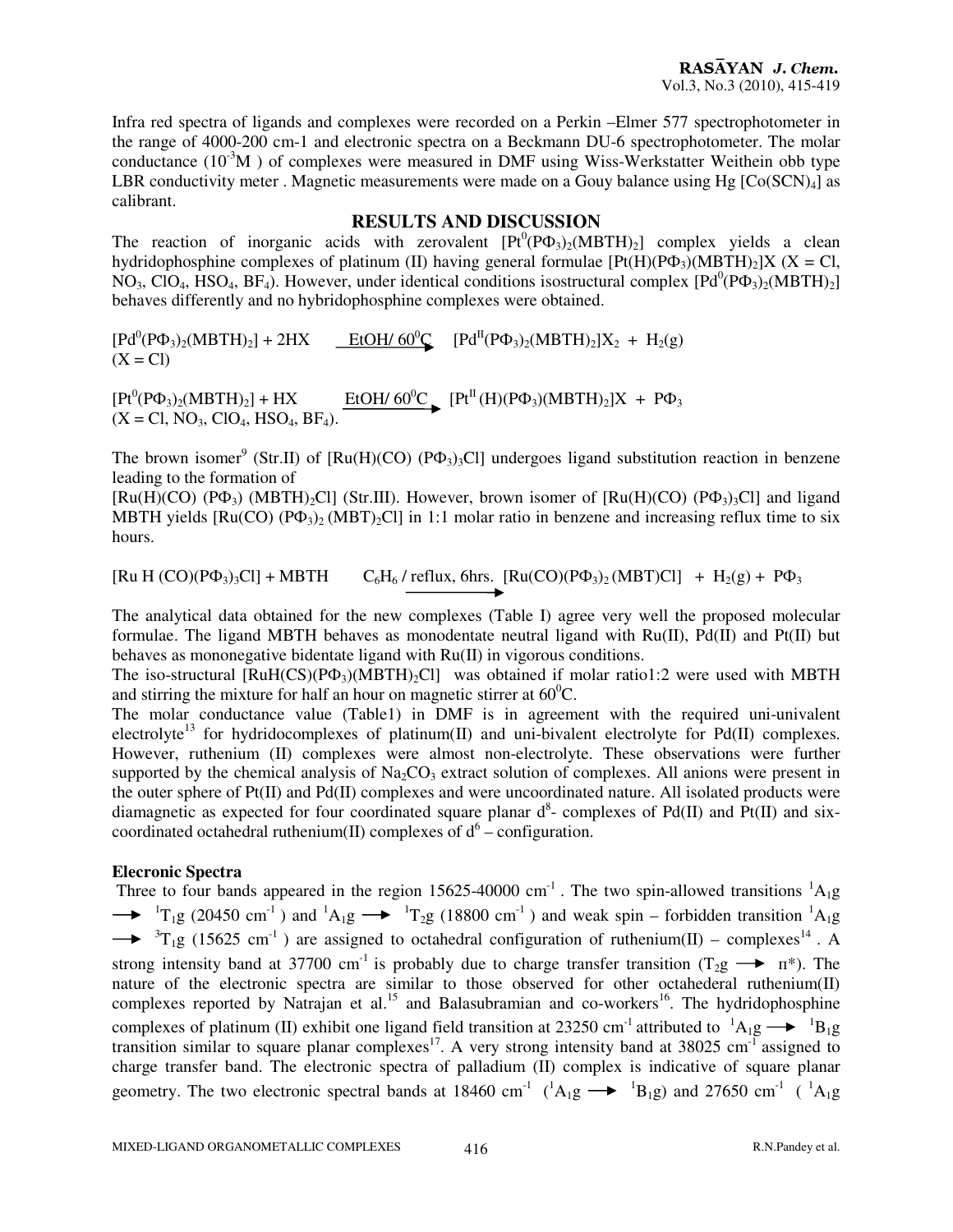



#### **Infrared Spectra**

A comparison of IR spectra of complexes with those of ligands MBTH and  $P\Phi_3$  indicate the formation of metal – S and metal – P bond which results red shift of thioamide band II (1270 cm<sup>-1</sup>), band III (1060  $cm^{-1}$ ) and Band IV (830 cm<sup>-1</sup>) of free MBTH about 10-15 cm<sup>-1</sup>, 20-30 cm<sup>-1</sup> and 20-40 cm<sup>-1</sup> respectively on complexation<sup>19-23</sup>. The v N - H (3050 cm<sup>-1</sup>) and thioamide band I<sup>24</sup> (1480m, 1450m, 1410s cm<sup>-1</sup>) of free MBTH remain unchanged in position and intensity on coordination suggesting the non-involvement of imino nitrogen on coordination. However, deprotonation of imino nitrogen occuring in  $\text{Ru(CO)}\text{P}\Phi_{3})_2$ (MBT)Cl] is clearly indicated by red shift of thioamide band I and absence of N-H stretching mode of MBTH. New bands at  $1550, 1540, 1140, 680$  and  $560 \text{ cm}^{-1}$  in complexes indicate the presence of MBTH. New bands at  $1550.1540.1140.680$  and  $560 \text{ cm}^{-1}$ coordinated  $P\Phi_3$  molecules<sup>25</sup>.



Fig.-3: Str. VI  $(X = CI, NO<sub>3</sub>, ClO<sub>4</sub>, HSO<sub>4</sub>, BF<sub>4</sub>).$ 

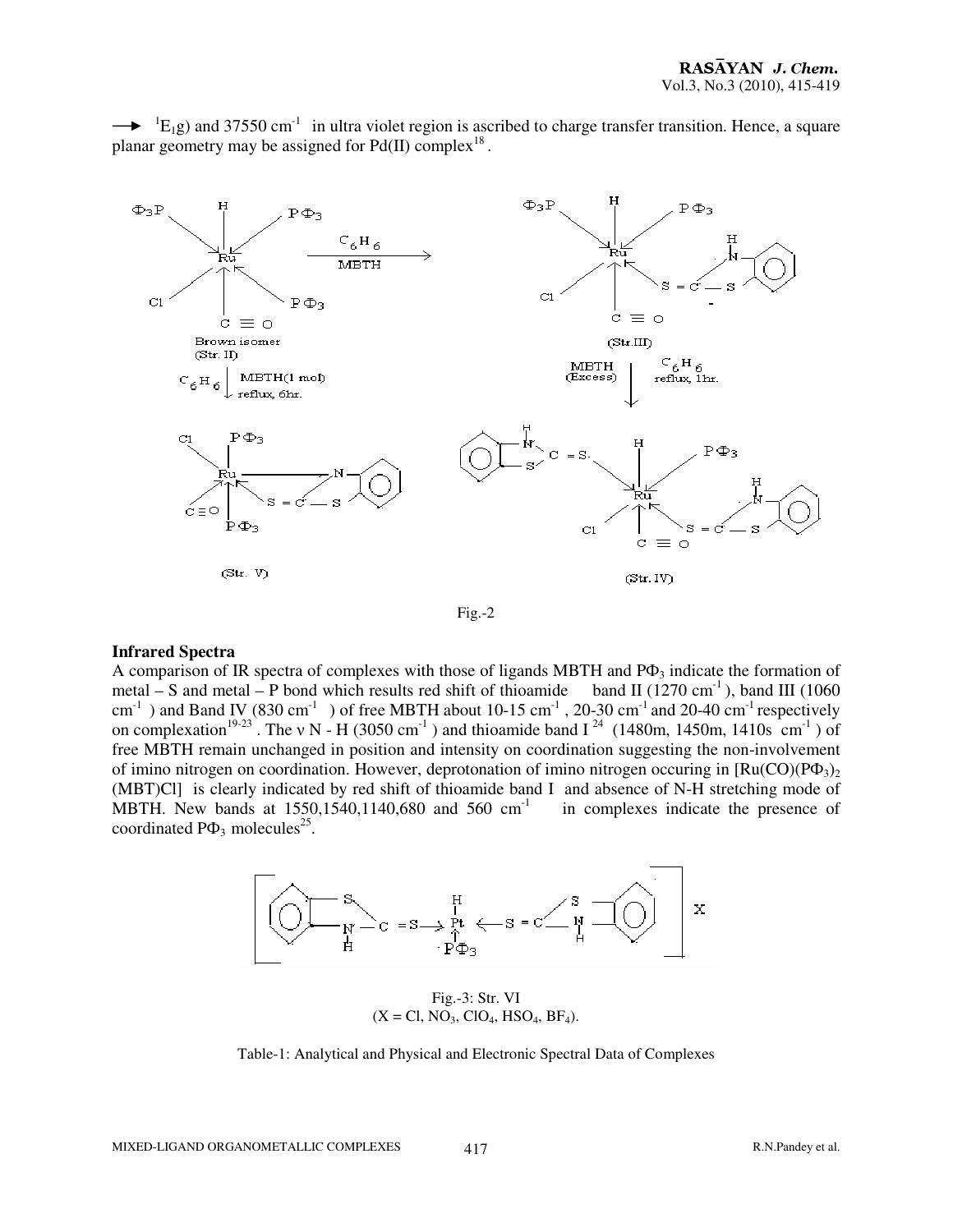RASAYAN J. Chem. Vol.3, No.3 (2010), 415-419

| $(P\Phi_3)$<br>[Ru(H)(CS)]<br>$(MBT)_2Cl$<br>(Black, 178) | nc    | 51.01<br>(50.88) | 3.35<br>(3.34) | 4.21<br>(3.59) | 13.08<br>(13.06) | 38460 (CT Band)<br>20408 $(^1A_1g \rightarrow$<br>${}^{1}T_{1}g$ )<br>18690 $(^1A_1g \rightarrow$<br>${}^{1}T_{2}g$ )<br>15576 $(^1A_1g \rightarrow$<br>${}^{3}T_{1}g$ ) |
|-----------------------------------------------------------|-------|------------------|----------------|----------------|------------------|--------------------------------------------------------------------------------------------------------------------------------------------------------------------------|
| $[Ru(CO)(P\Phi_3)_2(MBT)Cl]$<br>$(Yellow - brown, 195)$   | nc    | 52.3<br>(52.65)  | 3.10<br>(3.20) | 2.32<br>(2.36) | 17.00<br>(17.04) | 38465 (CT Band)<br>20830 $(^1A_1g \rightarrow$<br>${}^{1}T_{1}g$ )<br>18520 $(^1A_1g \rightarrow$<br>$T_2g$ )<br>15620 $(^1A_1g \rightarrow$<br>${}^{3}T_{1}g$ )         |
| $[Pd(P\Phi_3)_2(MBTH)_2]Cl_2$<br>(Yellow, 185d)           | nc    | 58.01<br>(57.44) | 3.85<br>(3.86) | 3.11<br>(2.70) | 10.51<br>(10.27) | 37550 (CT Band)<br>27650 $(^1A_1g \rightarrow$<br>${}^{1}E_{1}g$<br>18460 $(^1A_1g \rightarrow$<br>${}^{1}B_{1}g$ )                                                      |
| $[Pt(H)(P\Phi_3)(MBTH)_2]BF_4$<br>(White, $>250$ )        | 26.06 | 44.12<br>(43.93) | 3.01<br>(2.97) | 3.33<br>(3.20) | 22.51<br>(22.31) | 37740 (CT Band)<br>24040 $(^1A_1g \rightarrow$<br>${}^{1}B_{1}g$ )                                                                                                       |
| $[Pt(H)(P\Phi_3)(MBTH)_2]HSO_4$<br>(White, $>250$ )       | 22.62 | 43.25<br>(43.19) | 3.81<br>(3.71) | 3.32<br>(3.14) | 21.45<br>(21.33) | 37735 (CT Band)<br>24100 $(^1A_1g \rightarrow$<br>${}^{1}B_1g$ )                                                                                                         |
| $[Pt(H)(P\Phi_3)(MBTH)_2]ClO_4$<br>(White $250$ )         | 18.92 | 43.01<br>(43.07) | 3.68<br>(3.58) | 3.14<br>(3.24) | 22.21<br>(21.88) | 38022(CT Band)<br>22700 $(^1A_1g \rightarrow$<br>${}^{1}B_{1}g$ )                                                                                                        |
| $[Pt(H)(P\Phi_3)(MBTH)_2]NO_3$<br>(Faint yellow, 179)     | 19.82 | 45.01<br>(44.96) | 3.75<br>(3.74) | 5.01<br>(4.91) | 22.92<br>(22.83) | 37050 (CT Band)<br>23800 $(^1A_1g \rightarrow$<br>$B_1g$                                                                                                                 |
| $[Pt(H)(P\Phi_3)(MBTH)_2]Cl$<br>(Pale Cream, 185)         | 16.62 | 46.56<br>(46.48) | 3.24<br>(3.14) | 3.65<br>(3.38) | 23.66<br>(23.56) | 37735(CT Band)<br>23250 $(^1A_1g \rightarrow$<br>${}^{1}B_{1}g$ )                                                                                                        |

The metal –H stretching mode and bending mode of ruthenium (II) complexes at 2135 cm<sup>-1</sup> and 720 cm<sup>-1</sup> and at 1900-2130 amd  $710-725$  cm<sup>-1</sup> for platinum (II) complexes are in agreement with our earlier observations<sup>26</sup>, Robinson et al.<sup>27</sup> and others<sup>28-29</sup>. The presence of coordinated thiocabonyl group in ruthenium (II) complexes is indicated by new bands at  $1380(s)$  1160(m) and  $1085(m)$  cm<sup>-1</sup>. However, non-ligand bands at 1950-1945 cm<sup>-1</sup> and at 510and 480 cm<sup>-1</sup> are assigned to  $v C = O$  and v Ru –C modes of coordinated carbonyl group<sup>30</sup>. The absorption associated with anions in Pt(II) complexes are identified at 1105 cm<sup>-1</sup>and 610 cm<sup>-1</sup> for perchlorate<sup>31</sup>, 1360 and 820 cm<sup>-1</sup> for nitrate<sup>32</sup> and at 3410, 1250, 1050 and 1020 for bisulphate<sup>33</sup> and at 1064 cm<sup>-1</sup> for ionic tetra fluoroborate ion<sup>34</sup>.